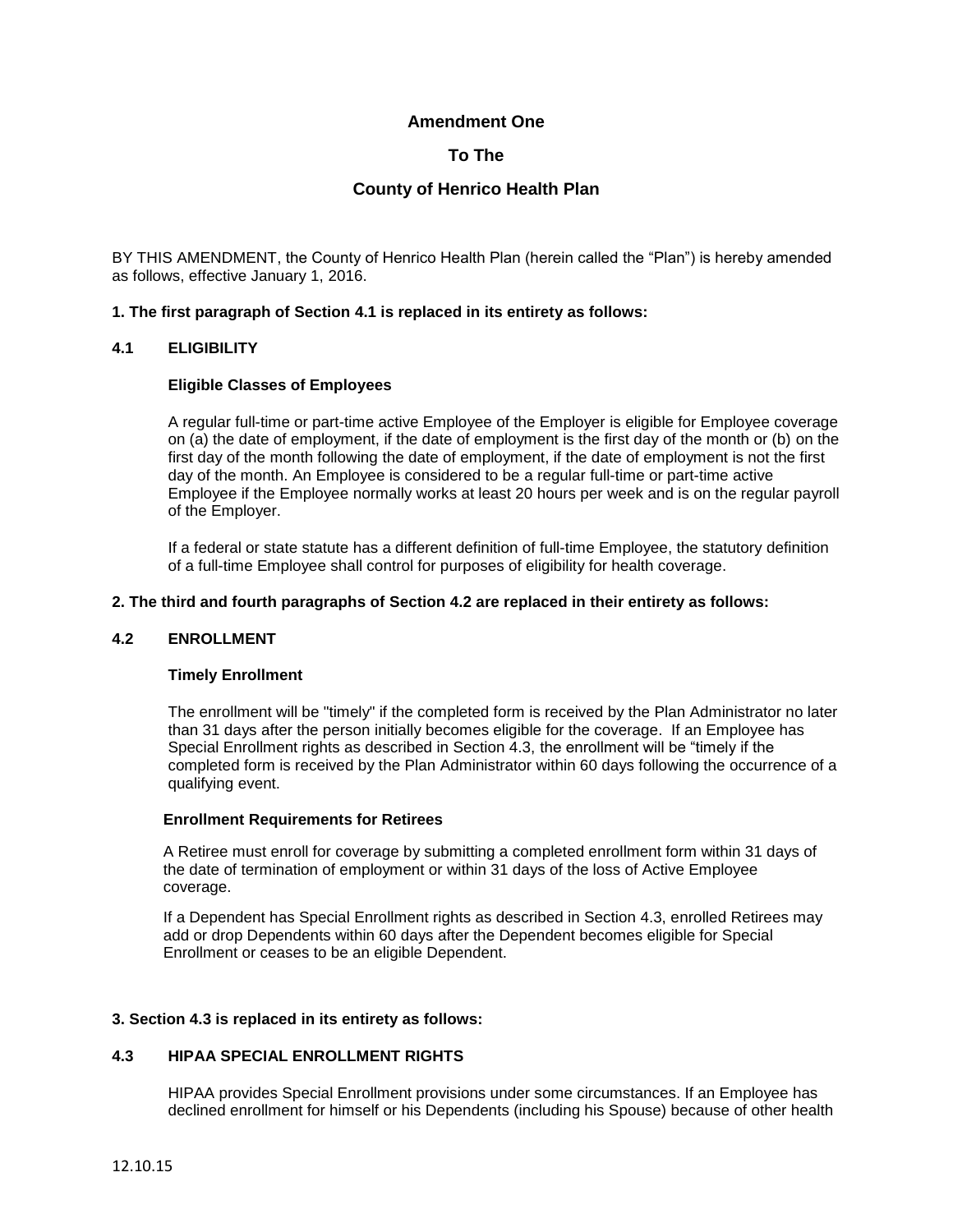insurance or group health plan coverage, there may be a right to enroll in this Plan if there is a loss of eligibility for that other coverage. However, a request for enrollment in this Plan must be made within 60 days after the other coverage ends.

In addition, in the case of a birth, marriage, adoption or placement for adoption, there may be a right to enroll in this Plan. However, a request for enrollment must be made within 60 days after the birth, marriage, adoption or placement for adoption.

The Special Enrollment rules are described in more detail below. To request Special Enrollment or obtain more detailed information regarding these portability provisions, contact the Human Resources Benefits Division (General Government) at (804) 501-7371 or the Health Benefits Office (Schools) at (804) 652-3624. Employees of Economic Development Authority should contact the Human Resources Benefits Division (General Government) at (804) 501-7371.

#### **Special Enrollment Periods**

The first date of coverage is the Enrollment Date for anyone who enrolls during a HIPAA Special Enrollment period.

- **(1) Individuals losing other coverage creating a Special Enrollment right.** An Employee or Dependent, who is eligible, but not enrolled in this Plan, may enroll within 60 days of loss of eligibility for other coverage under the following circumstances:
	- (a) The Employee or Dependent was covered under a group health plan or had health insurance coverage at the time coverage under this Plan was previously offered to the individual. However, Special Enrollment will be available to Employees who decline group health coverage without having coverage under another health plan and subsequently enroll in other coverage and lose that coverage.
	- (b) The coverage of the Employee or Dependent who had lost the coverage was under COBRA and the COBRA coverage was exhausted, or was not under COBRA and either the coverage was terminated as a result of loss of eligibility for the coverage or because Employer contributions towards the coverage were terminated.
	- (c) The Employee or Dependent requests enrollment in this Plan not later than 60 days after the date of exhaustion of COBRA coverage or the termination of non-COBRA coverage due to loss of eligibility or termination of Employer contributions, described above. Coverage will begin no later than the first day of the first calendar month following the date the completed enrollment form is received.
	- (d) For purposes of these rules, a loss of eligibility occurs if:
		- (i) The Employee or Dependent has a loss of eligibility on the earliest date a claim is denied that would meet or exceed a lifetime limit on all benefits.
		- (ii) The Employee or Dependent has a loss of eligibility due to the plan no longer offering any benefits to a class of similarly situated individuals (for example, parttime Employees).
		- (iii) The Employee or Dependent has a loss of eligibility as a result of divorce, cessation of Dependent status (such as attaining the maximum age to be eligible as a Dependent Child under the plan), death, termination of employment, or reduction in the number of hours of employment or contributions towards the coverage were terminated.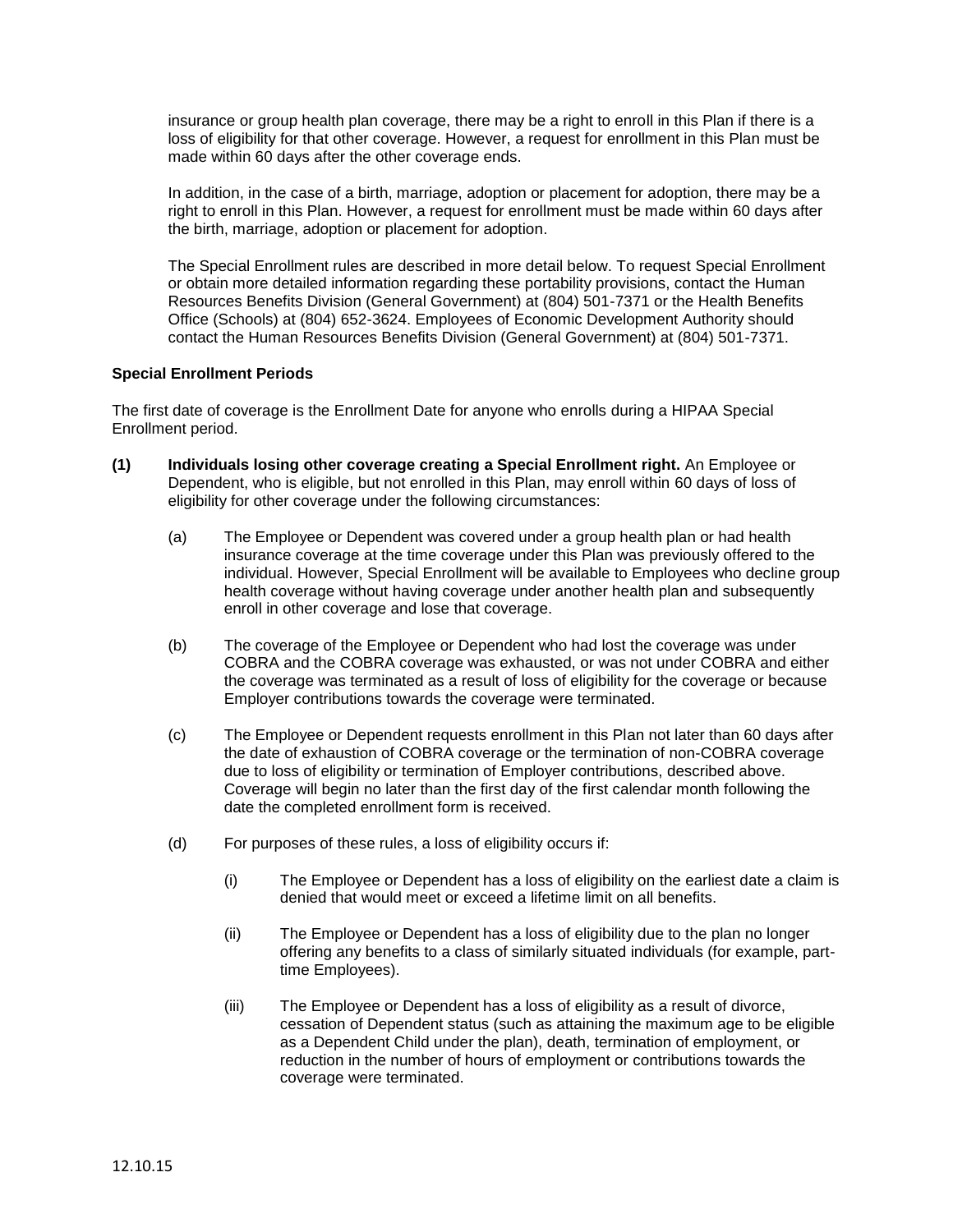(iv) The Employee or Dependent has a loss of eligibility when coverage is offered through a POS (or other arrangement) that does not provide benefits to individuals who no longer reside, live or work in a Service Area (whether or not within the choice of the individual).

If the Employee or Dependent lost the other coverage as a result of the individual's failure to pay premiums or required contributions or for cause (such as making a fraudulent claim or an intentional misrepresentation of a material fact in connection with the plan), that individual does not have a Special Enrollment right.

#### **(2) Dependent beneficiaries.** If:

- (a) The Employee is a participant under this Plan (or is eligible to be enrolled under this Plan but for a failure to enroll during a previous enrollment period), and
- (b) A person becomes a Dependent of the Employee through marriage, birth, adoption or placement for adoption,

then the Dependent (and if not otherwise enrolled, the Employee) may be enrolled under this Plan. In the case of the birth or adoption of a Child, the Spouse of the covered Employee may be enrolled as a Dependent of the covered Employee if the Spouse is otherwise eligible for coverage. If the Employee is not enrolled at the time of the event, the Employee must enroll under this Special Enrollment Period in order for his eligible Dependents to be enrolled.

An Employee who is already enrolled in a benefit option may enroll in another benefit option under the Plan if their Dependent has a Special Enrollment right because the Dependent lost other health coverage.

The Dependent Special Enrollment period is a period of 60 days and begins on the date of the marriage, birth, adoption or placement for adoption. To be eligible for this Special Enrollment, the Employee must request enrollment for himself (if not already enrolled) and for the Dependent during this 60-day period.

The coverage of the Dependent and/or Employee enrolled in the Special Enrollment Period will be effective:

- **(a)** in the case of marriage, the first of the month following the date of the marriage or following receipt of the enrollment request, whichever is later. Enrollment requests must be received within 60 days of the marriage date;
- **(b)** in the case of loss of coverage, the first of the month following the date of the loss of prior coverage if the Employee completes and returns the enrollment/change form in a timely manner and pays any required premiums for such new coverage;
- **(c)** in the case of a Dependent's birth, as of the date of birth; or
- **(d)** in the case of a Dependent's adoption or placement for adoption, the date of the adoption or placement for adoption.

#### **Other Special Enrollment Periods**

Eligible Employees and their Dependents, who are not enrolled in the group health plan, may enroll for coverage if either of the following conditions is met: